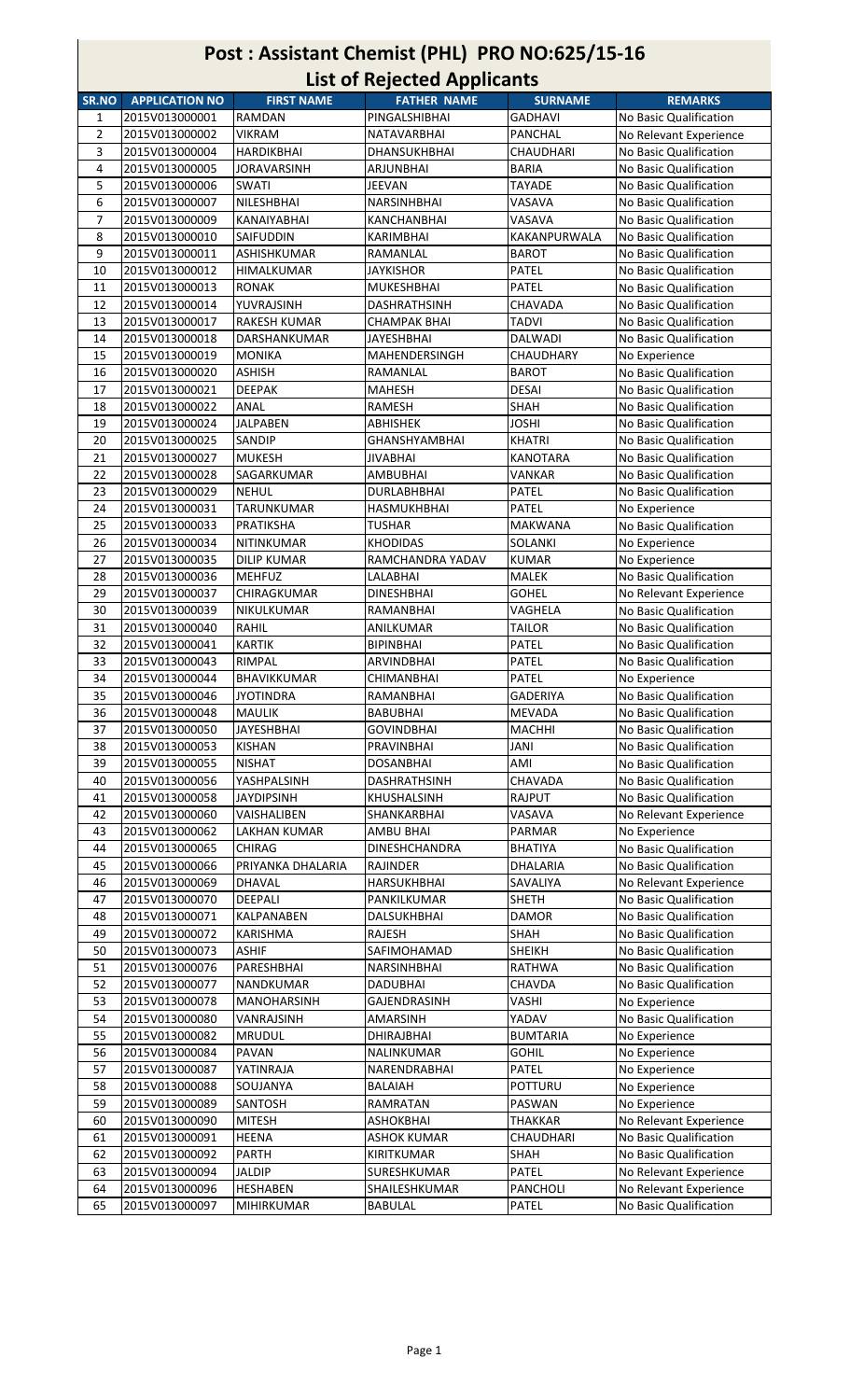| Post: Assistant Chemist (PHL) PRO NO:625/15-16<br><b>List of Rejected Applicants</b> |                                  |                                |                                  |                                 |                                                  |  |
|--------------------------------------------------------------------------------------|----------------------------------|--------------------------------|----------------------------------|---------------------------------|--------------------------------------------------|--|
| SR.NO                                                                                | <b>APPLICATION NO</b>            | <b>FIRST NAME</b>              | <b>FATHER NAME</b>               | <b>SURNAME</b>                  | <b>REMARKS</b>                                   |  |
| 66                                                                                   | 2015V013000098                   | VIKALPKUMAR                    | <b>GOVINDBHAI</b>                | PRAJAPATI                       | No Basic Qualification                           |  |
| 67                                                                                   | 2015V013000100                   | NIKULKUMAR                     | RAJENDRAKUMAR                    | <b>JOSHI</b>                    | No Basic Qualification                           |  |
| 68                                                                                   | 2015V013000102                   | <b>DIMPLE</b>                  | RAJUBHAI DINESHBHAI              | <b>SHARMA</b>                   | No Basic Qualification                           |  |
| 69                                                                                   | 2015V013000103                   | <b>MAHAMADJUBER</b>            | GANIBHAI                         | SANGHARIYAT                     | No Basic Qualification                           |  |
| 70                                                                                   | 2015V013000104                   | <b>BHIKHUBHAI</b>              | <b>UDESINH</b>                   | PARMAR                          | No Basic Qualification                           |  |
| 71                                                                                   | 2015V013000105                   | AMARSINGH                      | BALUSINGH                        | MOYAL                           | No Basic Qualification                           |  |
| 72                                                                                   | 2015V013000107                   | <b>NILESHKUMAR</b>             | <b>PRATAPSINH</b>                | <b>PADHIYAR</b>                 | No Basic Qualification                           |  |
| 73                                                                                   | 2015V013000108                   | KAMAL                          | <b>KANTILAL</b>                  | PRAJAPATI                       | No Experience                                    |  |
| 74                                                                                   | 2015V013000110                   | <b>PARTHBHAI</b>               | <b>GANGARAMBHAI</b>              | <b>PANDYA</b>                   | No Experience                                    |  |
| 75                                                                                   | 2015V013000111                   | <b>KHYATI</b>                  | <b>MRUGESH</b>                   | <b>SHAH</b>                     | No Basic Qualification                           |  |
| 76                                                                                   | 2015V013000112                   | <b>JAYPALSINH</b>              | <b>HARIBHAI</b>                  | <b>PADHIYAR</b>                 | No Basic Qualification                           |  |
| 77                                                                                   | 2015V013000113                   | <b>ALPESHBHAI</b>              | <b>AMARSHIBHAI</b>               | <b>SARIYA</b>                   | No Basic Qualification                           |  |
| 78                                                                                   | 2015V013000115                   | <b>SAGAR</b>                   | <b>DINESHCHANDRA</b>             | VAGHELA                         | No Basic Qualification                           |  |
| 79                                                                                   | 2015V013000116                   | <b>VIPULKUMAR</b>              | RAVJIBHAI                        | <b>CHAVDA</b>                   | No Basic Qualification                           |  |
| 80                                                                                   | 2015V013000118                   | <b>HARDIKKUMAR</b>             | <b>NATVARBHAI</b>                | PATEL                           | No Basic Qualification                           |  |
| 81                                                                                   | 2015V013000120                   | <b>ASHVINKUMAR</b>             | <b>RANJITSINH</b>                | <b>SOLANKI</b>                  | No Basic Qualification                           |  |
| 82                                                                                   | 2015V013000121                   | <b>KAMAL</b>                   | <b>KANTILAL</b>                  | PRAJAPATI                       | No Experience                                    |  |
| 83                                                                                   | 2015V013000122                   | <b>NILIMA</b>                  | PRAKASHCHNDRA                    | <b>CONTRACTOR</b>               | No Basic Qualification                           |  |
| 84                                                                                   | 2015V013000123                   | <b>CHAITALI</b>                | <b>GOVINDBHAI</b>                | LIMBACHIYA                      | No Basic Qualification                           |  |
| 85                                                                                   | 2015V013000124                   | <b>BHAVINI</b>                 | <b>BHARATBHAI</b>                | PATEL                           | No Basic Qualification                           |  |
| 86                                                                                   | 2015V013000126                   | <b>BHAVIN</b>                  | NARESHBHAI                       | PATEL                           | No Experience                                    |  |
| 87                                                                                   | 2015V013000127                   | <b>VAIBHAVI</b>                | <b>NIKHIL</b>                    | <b>NIGOSKAR</b>                 | No Basic Qualification                           |  |
| 88                                                                                   | 2015V013000128                   | <b>DR KAHAN</b>                | <b>ISHVARBHAI</b>                | PANDYA                          | No Experience                                    |  |
| 89                                                                                   | 2015V013000129                   | <b>REETA ANKIYA</b>            | <b>LAXMAN RAM ANKIYA</b>         | <b>ANKIYA</b>                   | No Basic Qualification                           |  |
| 90                                                                                   | 2015V013000130                   | <b>RAKESHBHAI</b>              | <b>KHATUBHAI</b>                 | <b>PARMAR</b>                   | No Basic Qualification                           |  |
| 91                                                                                   | 2015V013000131                   | <b>KIRANBHAI</b>               | <b>BECHARBHAI</b>                | <b>DESAI</b>                    | No Basic Qualification                           |  |
| 92                                                                                   | 2015V013000133                   | SHAILESHKUMAR                  | <b>SURESHBHAI</b>                | PATEL                           | No Experience                                    |  |
| 93                                                                                   | 2015V013000135                   | ANKITKUMAR                     | <b>BACHUBHAI</b>                 | <b>RATHVA</b>                   | No Basic Qualification                           |  |
| 94                                                                                   | 2015V013000136                   | <b>NEHAL</b>                   | <b>HIRABHAI</b>                  | <b>PATEL</b>                    | No Experience                                    |  |
| 95                                                                                   | 2015V013000138                   | <b>ASHKA</b>                   | JITENDRABHAI                     | <b>GORADIYA</b>                 | No Basic Qualification                           |  |
| 96                                                                                   | 2015V013000139                   | RACHANA                        | BHARATBHAI                       | SONI                            | No Basic Qualification                           |  |
| 97                                                                                   | 2015V013000140                   | <b>HIRENKUMAR</b>              | ARVINDBHAI                       | PATEL                           | No Basic Qualification                           |  |
| 98                                                                                   | 2015V013000142                   | <b>MONIKABEN</b>               | <b>JAGDISHCHANDRA</b>            | PATEL                           | No Basic Qualification                           |  |
| 99                                                                                   | 2015V013000143                   | <b>DHAVAL</b><br><b>JAYESH</b> | <b>BHARATKUMAR</b>               | <b>TRIVEDI</b>                  | No Experience                                    |  |
| 100<br>101                                                                           | 2015V013000144<br>2015V013000145 | <b>JAYESHKUMAR</b>             | <b>KALIDAS</b><br>PARVATSINH     | <b>SOLANKI</b><br><b>CHAVDA</b> | No Basic Qualification<br>No Basic Qualification |  |
| 102                                                                                  | 2015V013000147                   | <b>KHYATI</b>                  | VISHNUPRASAD                     | <b>PATHAK</b>                   | No Relevant Experience                           |  |
| 103                                                                                  | 2015V013000148                   | <b>RANVIRSINH</b>              | GAJENDRASINH                     | <b>THAKOR</b>                   | No Basic Qualification                           |  |
| 104                                                                                  | 2015V013000149                   | <b>SHAILESH</b>                | <b>GOVINDBHAI</b>                | <b>RATHWA</b>                   | No Basic Qualification                           |  |
| 105                                                                                  | 2015V013000150                   | <b>FALGUNIBEN</b>              | <b>VISHNUBHAI</b>                | PATEL                           | No Basic Qualification                           |  |
| 106                                                                                  | 2015V013000151                   | <b>JEEGNA</b>                  | <b>JITENDRA PATEL</b>            | PATEL                           | No Basic Qualification                           |  |
| 107                                                                                  | 2015V013000153                   | RASIKBHAI                      | RAMABHAI                         | <b>RATHWA</b>                   | No Basic Qualification                           |  |
| 108                                                                                  | 2015V013000154                   | <b>DILIPBHAI</b>               | <b>VITHALBHAI</b>                | <b>RATHWA</b>                   | No Basic Qualification                           |  |
| 109                                                                                  | 2015V013000155                   | <b>JEEGNA</b>                  | <b>JITENDRA PATEL</b>            | <b>PATEL</b>                    | No Basic Qualification                           |  |
| 110                                                                                  | 2015V013000156                   | <b>SWETA</b>                   | <b>SIMON</b>                     | <b>PARMAR</b>                   | No Basic Qualification                           |  |
| 111                                                                                  | 2015V013000157                   | <b>B KEERTHI PRIYA</b>         | <b>B KRISHNA RAO</b>             | <b>BHIMALA</b>                  | No Experience                                    |  |
| 112                                                                                  | 2015V013000158                   | SHIVANGINIBAHEN                | <b>JAYDEEPSINH</b>               | <b>JADAV</b>                    | No Basic Qualification                           |  |
| 113                                                                                  | 2015V013000160                   | CHAITALI                       | <b>JAGDISHCHANDRA</b>            | <b>VYAS</b>                     | No Relevant Experience                           |  |
| 114                                                                                  | 2015V013000161                   | AZHARUDDIN                     | ASARAFKHAN                       | <b>RATHOD</b>                   | No Experience                                    |  |
| 115                                                                                  | 2015V013000162                   | <b>DIPIKA</b>                  | <b>MANUBHAI</b>                  | PARMAR                          | No Experience                                    |  |
| 116                                                                                  | 2015V013000164                   | VIVEKKUMAR                     | VISHNUPRASAD                     | <b>JOSHI</b>                    | No Relevant Experience                           |  |
| 117                                                                                  | 2015V013000165                   | <b>DHRUVI</b>                  | <b>GIRISH BHAI</b>               | <b>PARIKH</b>                   | No Basic Qualification                           |  |
| 118                                                                                  | 2015V013000167                   | SONAMKUMARI                    | PRAKASHCHNDRA                    | PANCHAL                         | No Experience                                    |  |
| 119                                                                                  | 2015V013000168                   | <b>KUNDAN KUMAR</b>            | <b>BHOLA PRASAD SINGH</b>        | <b>SINGH</b>                    | No Basic Qualification                           |  |
| 120                                                                                  | 2015V013000170                   | NAYANKUMAR                     | DAHYABHAI                        | <b>TANDEL</b>                   | No Basic Qualification                           |  |
| 121                                                                                  | 2015V013000171                   | BRIJESHKUMAR                   | PRAKASHBHAI                      | PATEL                           | No Experience                                    |  |
| 122<br>123                                                                           | 2015V013000172<br>2015V013000173 | VIVEK<br>JITENDRAKUMAR         | <b>RAMAN</b><br><b>ASHOKBHAI</b> | SHARMA<br>PATEL                 | No Basic Qualification<br>No Experience          |  |
| 124                                                                                  | 2015V013000174                   | <b>DHARA</b>                   | VAIBHAVKUMAR                     | PATEL                           | No Experience                                    |  |
| 125                                                                                  | 2015V013000175                   | GOPALKRUSHNA                   | RAMESHBHAI                       | <b>SHARMA</b>                   | No Relevant Experience                           |  |
| 126                                                                                  | 2015V013000177                   | <b>SHUBHANGI</b>               | VASHISHTHA                       | PATEL                           | No Experience                                    |  |
| 127                                                                                  | 2015V013000178                   | VIMALKUMAR                     | SHANKARBHAI                      | PATEL                           | No Basic Qualification                           |  |
| 128                                                                                  | 2015V013000184                   | <b>BLESSON</b>                 | <b>JOSEPH</b>                    | PARMAR                          | No Experience                                    |  |
| 129                                                                                  | 2015V013000186                   | <b>BLESSON</b>                 | <b>JOSEPHBHAI</b>                | PARMAR                          | No Relevant Experience                           |  |
| 130                                                                                  | 2015V013000188                   | <b>JAYSUKH</b>                 | RAMESHBHAI                       | <b>GONDALIYA</b>                | No Relevant Experience                           |  |